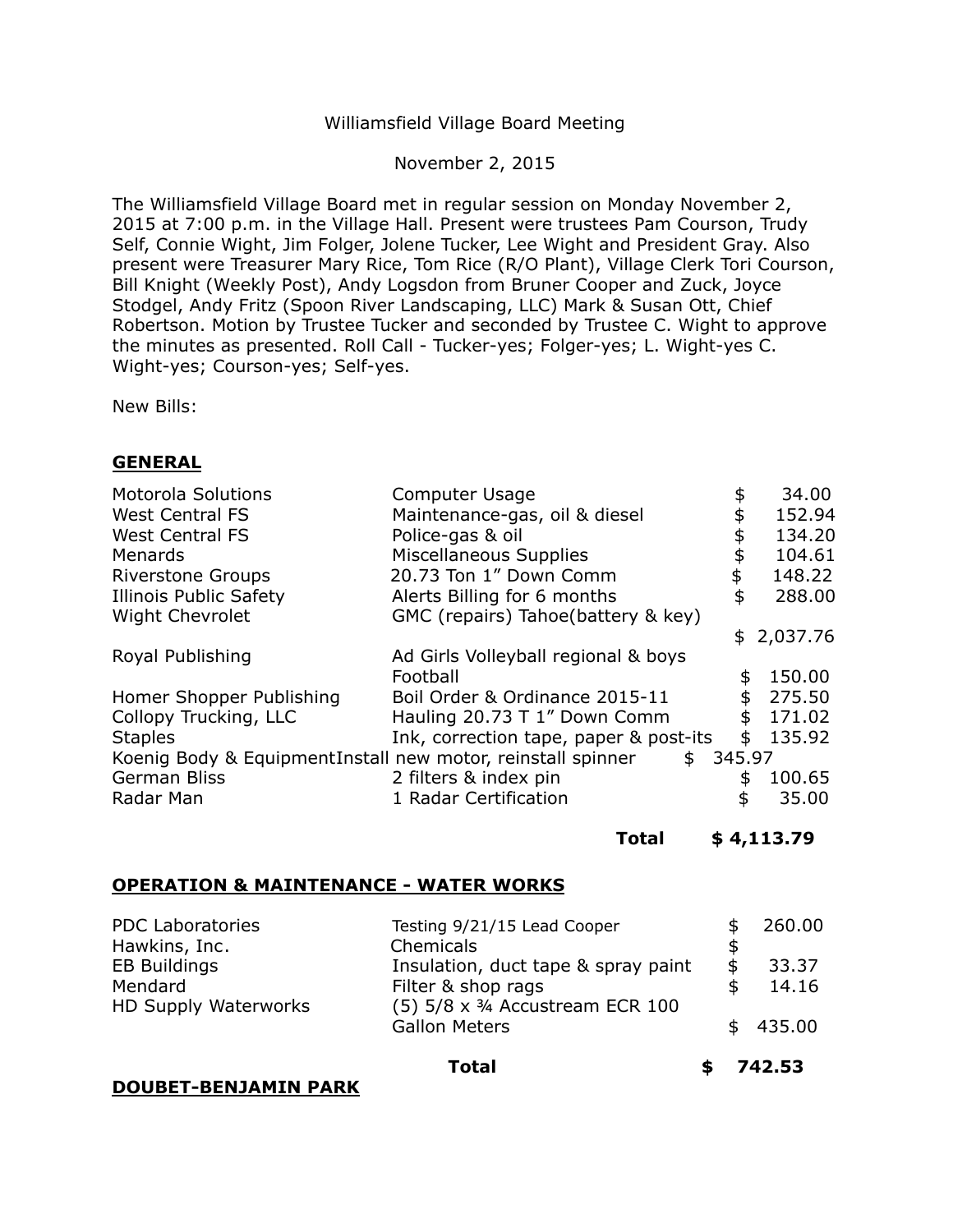# **Total \$300.00**

 Motion by Trustee Self and seconded by Trustee Courson to approve new bills. Roll Call - Tucker-yes; Folger-yes; L. Wight-yes C. Wight-yes; Courson-yes; Self-yes.

 Motion by Trustee Tucker and seconded by Trustee C. Wight to approve financial statement. Roll Call - Tucker-yes; Folger-yes; L. Wight-yes C. Wight-yes; Courson-yes; Self-yes.

 Public Comment: Andy Fritz stated the park is currently getting quotes to get electrical upgrades for the Christmas lights and possibly path lighting in the future. Also, a hillside slide is in the works to be installed on the West side of the park, the slide will be a non-maintenance item. Also, the park is looking into installing a 3 hole miniature golf area as a memorial to Ralph Norman. Andy is working on getting the golf area approved and will possibly start that project this fall or next spring.

spring.<br>Andy Logsdon from Bruner, Cooper and Zuck said they are very pleased with the work done to the water tower, inside and out. The boil order is now lifted. There is a top vent that still needs to be installed on the water tower and they are looking for the part to order. There was an issue they came across while repairing the water tower, a fire hydrant was stuck open and needed to be repaired as soon as possible so the water system could be restored. The Village did not have time to add this repair to the water grant because that could take up to 3 weeks to get approval so the Village is responsible for the cost to repair the hydrant. This problem would have happened in the future so the Village was fortunate to have the facilities nearby to help us resolve the problem in a hurry. Also, one of BCZ's engineers discovered a pipe that is corroded underneath the ground, below the water tower. It is a common problem but it does need to be repaired. A solid plan will need to be made because the pipes sit/go through a big cement anchor. It will be an expensive fix but hopefully the water grant will cover the repairs. Repairs will be bid in the Spring. Another minor problem was found by Tom Rice. The overflow pipe is clogged and built up with rust causing an overflow of water which has leaked on insulation. Andy will work on getting an estimate to get that repaired. Andy stated there is going to be a pre-construction meeting held on November 4 about the new generator for Williamsfield. The installation of the new generator will be starting  $S<sub>0</sub>$ 

soon.<br>Correspondence: The Village's Treasurer Mary Rice currently uses QuickBooks for accounting and the software needs to be updated every 2 years to keep current with federal forms. There is a sale price of \$199.99 right now. Approval to purchase newest version of QuickBooks motion by Trustee Courson and seconded by Trustee Folger. Roll Call - Tucker-yes; Folger-yes; L. Wight-yes C. Wight-yes; Courson-yes; Self-yes.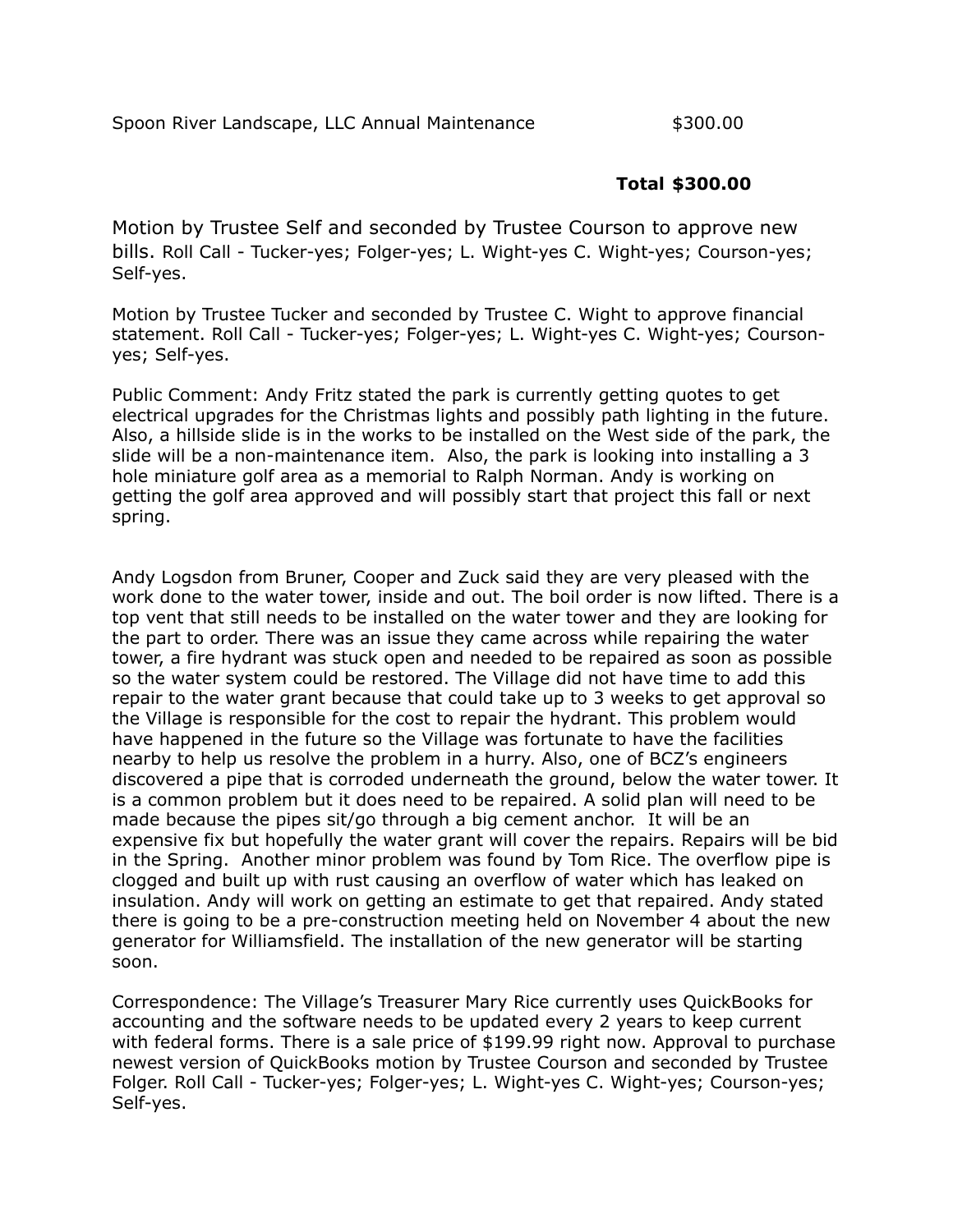Maintenance: The maintenance department has the snow removal equipment all ready for the winter. Monte Little has been helping Neil out and will be available to plow snow if he is needed. Neil has been working extra hours in the absence of Rick. Motion to pay Neil at a higher rate while he is working without Rick by Trustee Folger and seconded by Trustee C. Wight. Roll Call - Tucker-yes; Folger-yes; L. Wight-yes C. Wight-yes; Courson-yes; Self-yes. The water leak located near Ed Lewis is going to be repaired Friday, November  $6<sup>th</sup>$ . The culvert across from the maintenance building will need to be repaired in the future; the road is flooding because the rain water is flowing incorrectly.

 Police Report: Chief Robertson has ordered the stickers to register ATVs to make them street legal.

them street legal.<br>The following calls for service were handled by the Williamsfield Department:

| <b>Phone Harassment</b> |
|-------------------------|
| Check well being        |
| Animal at Large         |
| Animal at large (other) |
| Neighbor dispute        |
| Alarm (motion)          |
| Suspicious vehicle      |
| Civil complaint         |

Report on file Followed up by City of Galesburg PD Cattle out of pasture (Pine & Kentucky) Information for Police Questions only Vets office (unfounded) Located at library(checked out okay) County assisted & provided report

Citations Issued in Month of October:

| Violations                 | Citations | <u>Warnings</u> |
|----------------------------|-----------|-----------------|
| Seatbelt violations        |           |                 |
| <b>Speeding Violations</b> |           |                 |
| <b>Driving Suspended</b>   |           |                 |
| Disobeyed Stop Sign        |           |                 |
| Other                      |           |                 |

Park Report: The Lighting of the Park will be held on November 28<sup>th</sup> at 5 pm. The Tour of Homes will be held at 5:30 pm-8:00 pm. Mary Rice is going to contact the company that hangs up the decorations on Gale St power poles to make sure they are installed before the Lighting of the Park.

 Water Report: The chemical transfer pump stem is leaking, this stem pumps chlorine and needs to be repaired. The cost of the stem is \$393.00 and the tubing is \$22.68. Also the electronic face on the water pump meter is not visible because it is corroded. The screen can be replaced for \$290 plus shipping. Motion to purchase these parts to repair the chlorine pump and screen on the water pump by Trustee Folger and seconded by Trustee C.